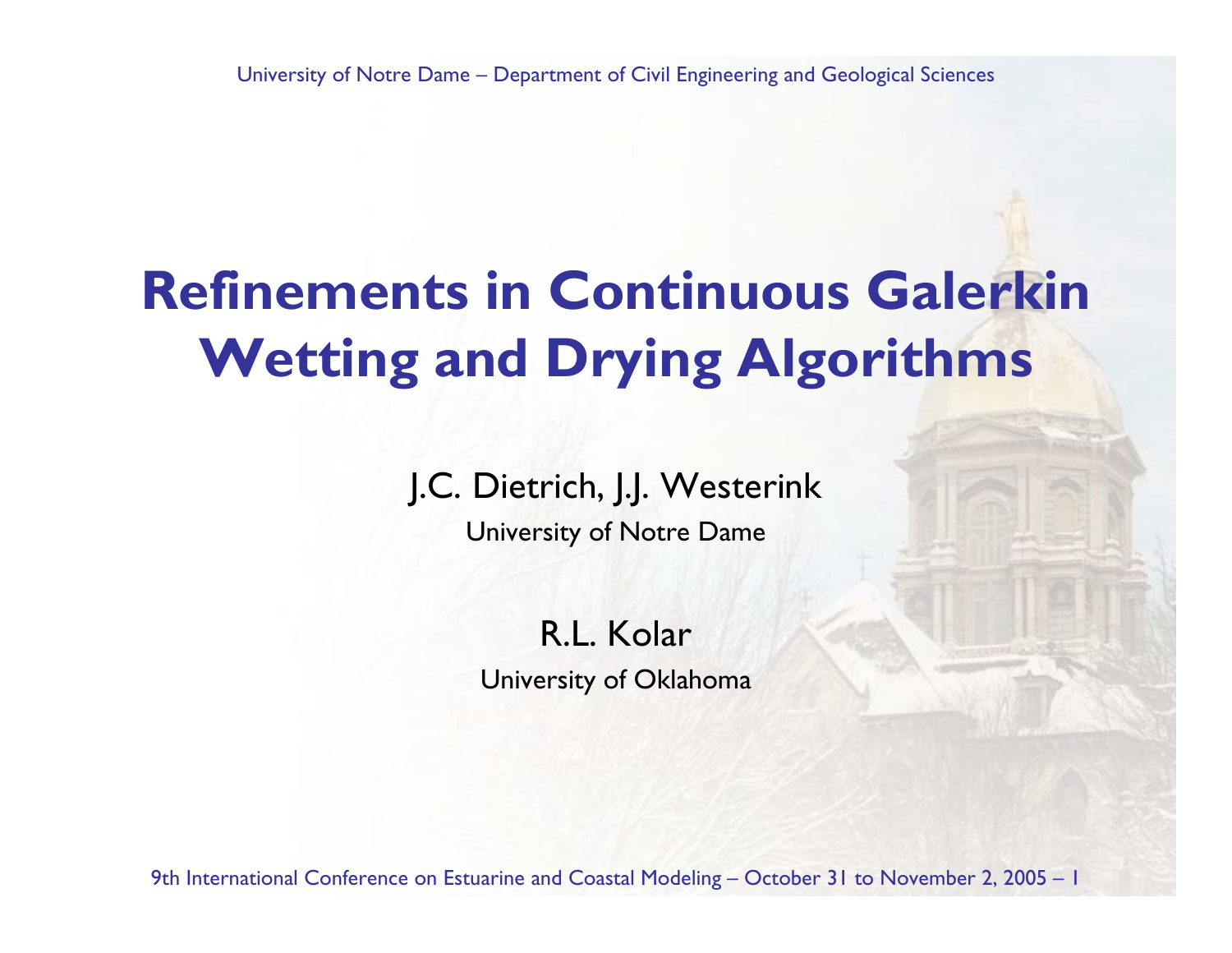# **Background**

### **Motivation:**

- •Storm surges
- •Circulation in inlets

### **Possible methods:**

- •Use spatially deforming grids
- •Turn nodes/elements on and off – how?

### **ADCIRC:**

- •Algorithm implemented in 2D (*X-Y*) ADCIRC in early '90s
- •Implement in 3D ADCIRC?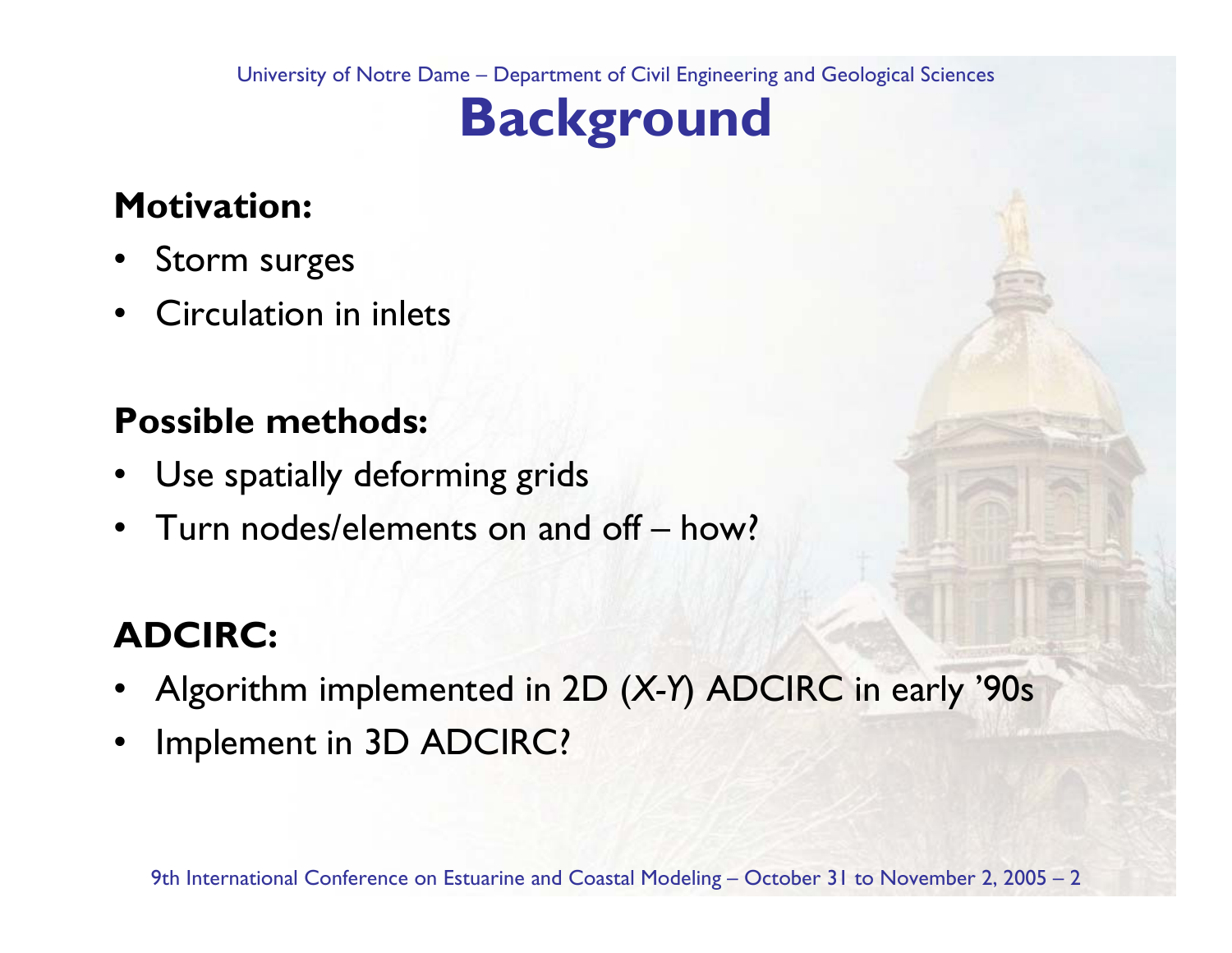## **Wet/Dry Algorithm**

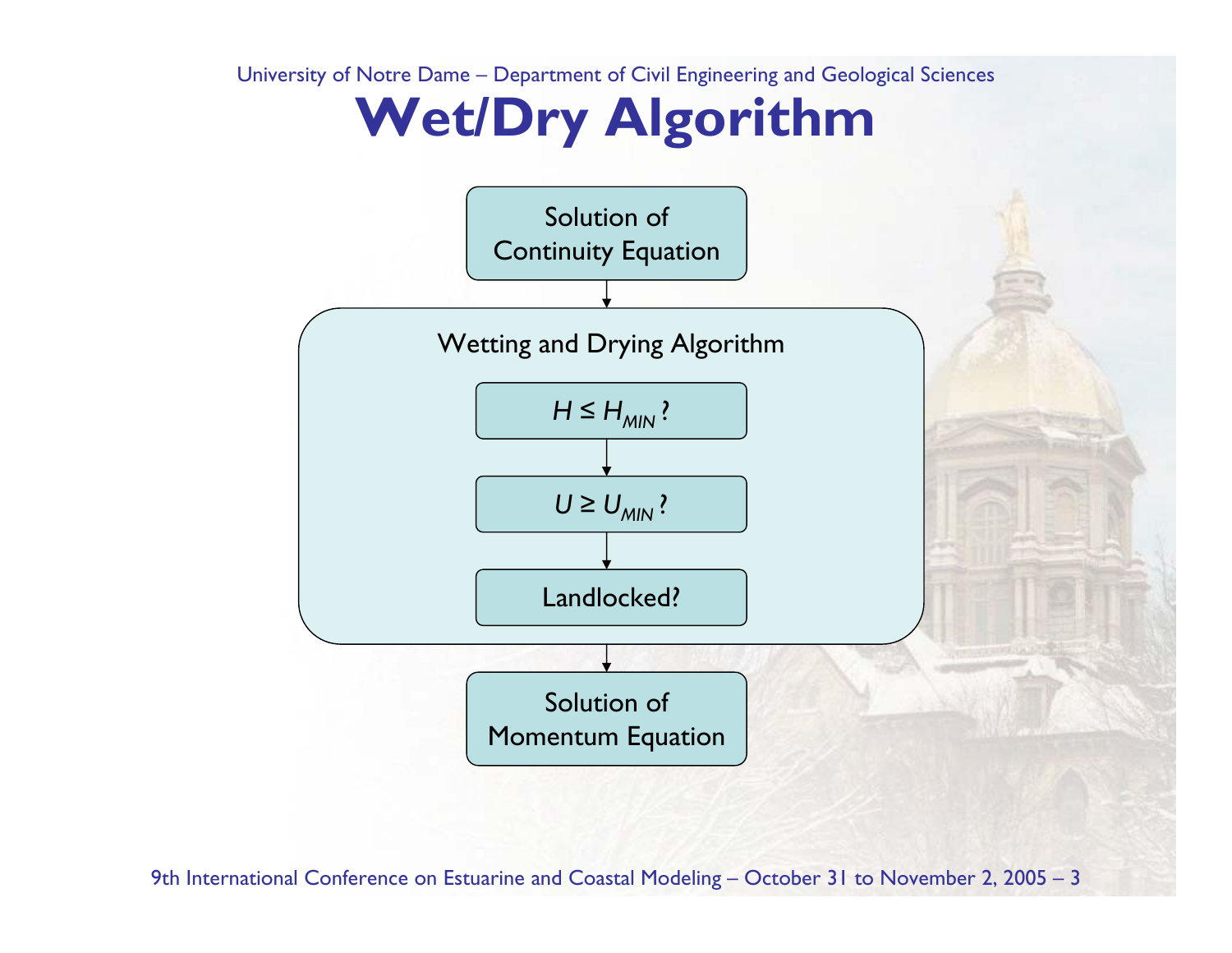## **Wet/Dry Algorithm**

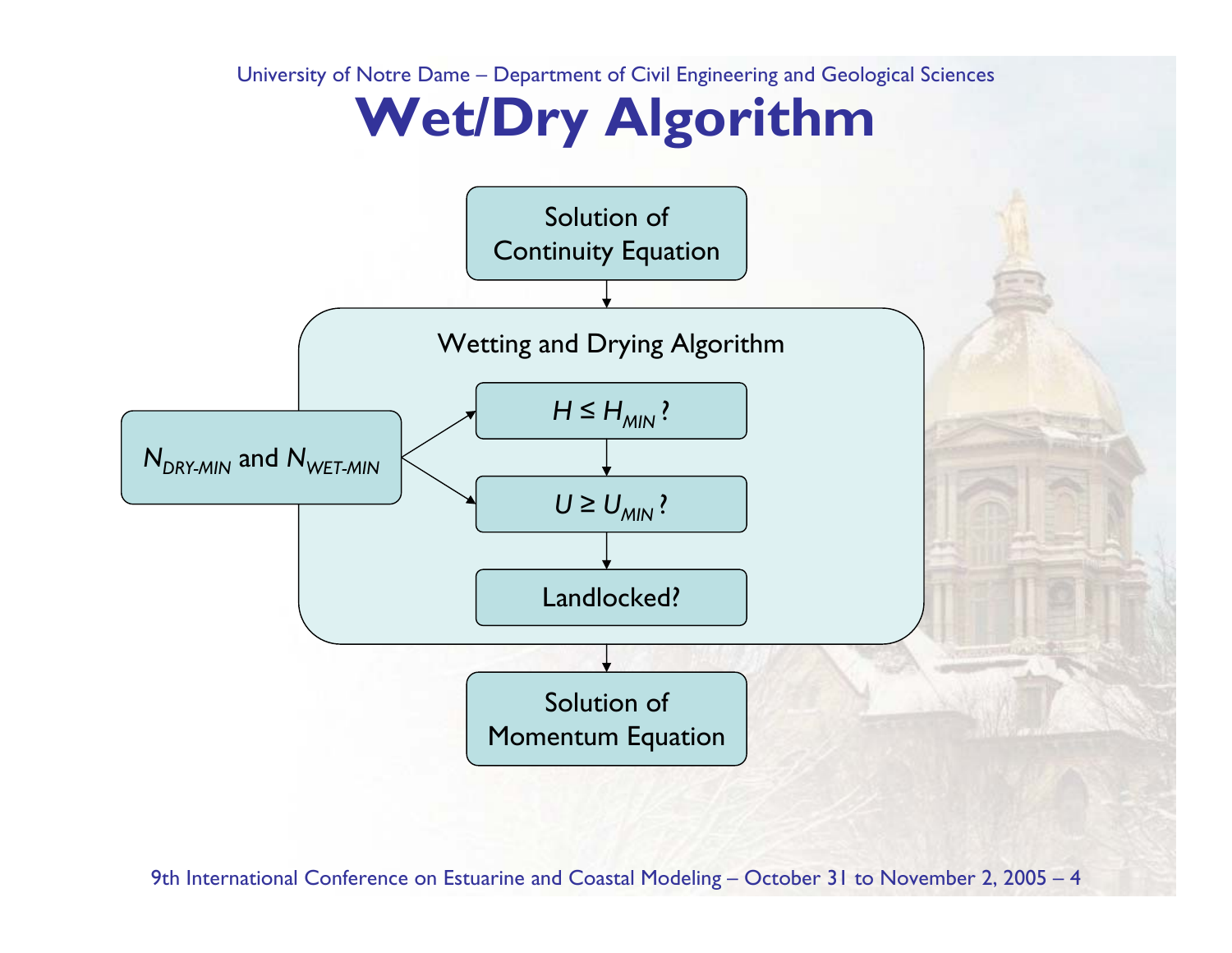## **Wet/Dry Algorithm**

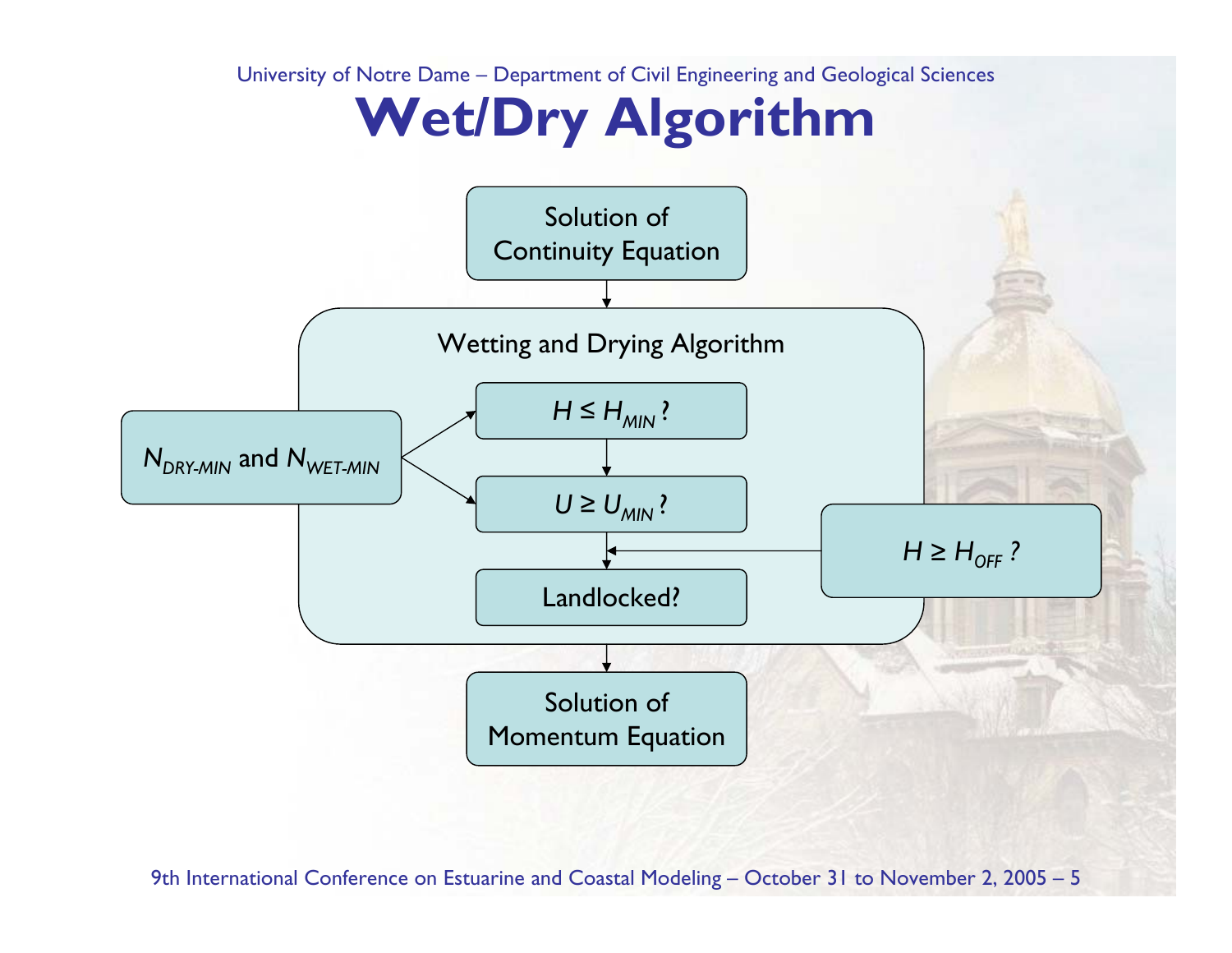# **Objectives**

### **Primary Objective:**

•Verify changes to algorithm are necessary and beneficial

### **Secondary Objectives:**

- • Test algorithm in 2D (*X-Z*) and 3D
	- $\bullet$ Does it work?
- Quantify behavior of algorithm
	- Heuristic stability
	- Parameter sensitivity
	- Horizontal resolution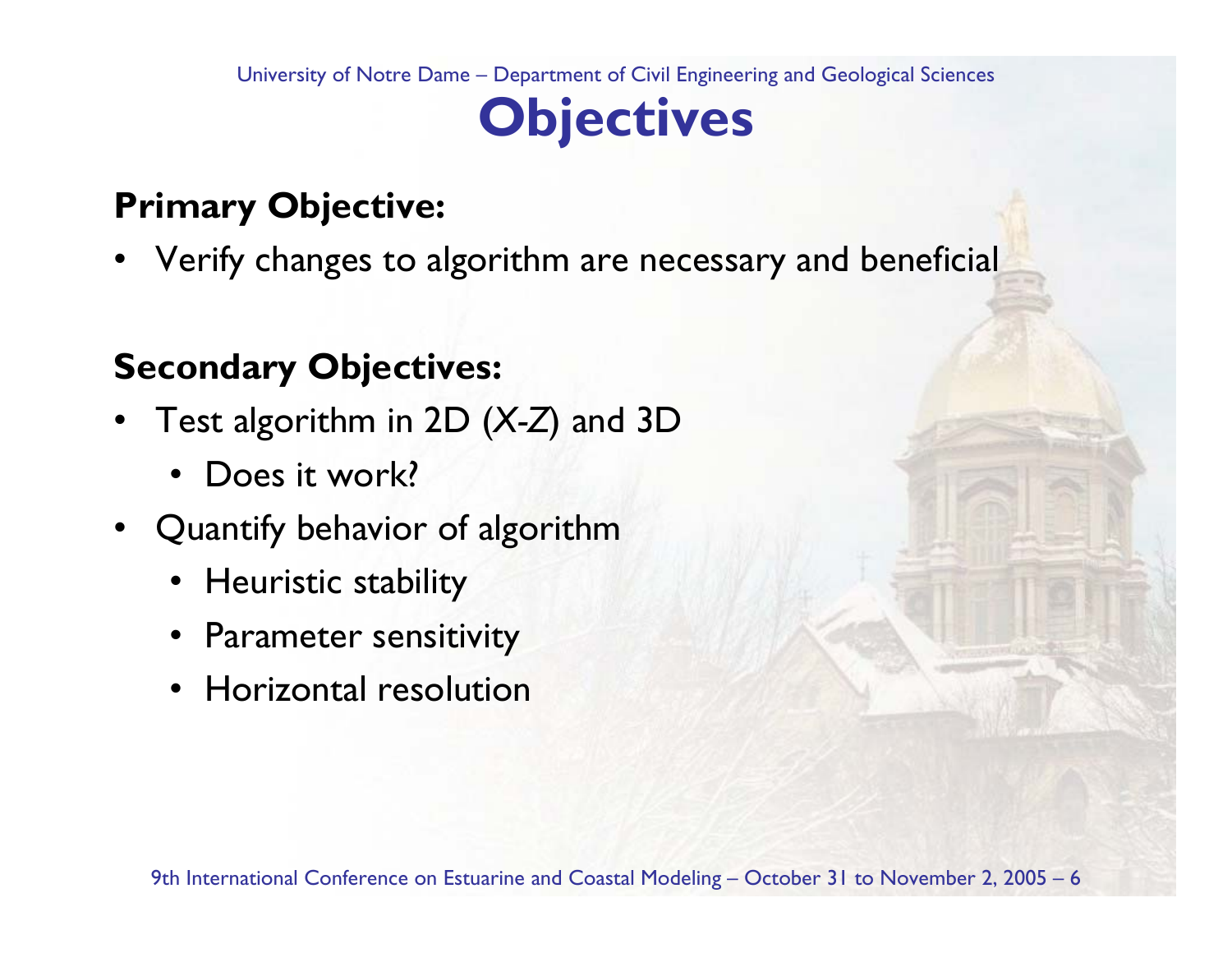# **Numerical Experiments**

#### **Test Matrix**

•"Original" versus "Improved" …

|                              | $2D (X-Z)$ | 3D   |
|------------------------------|------------|------|
| <b>Heuristic Stability</b>   | Link       | Link |
| G and $K_{SLIP}$             | Link       | Link |
| $H_{MIN}$ and $U_{MIN}$      | Link       | Link |
| <b>Horizontal Resolution</b> | Link       | Link |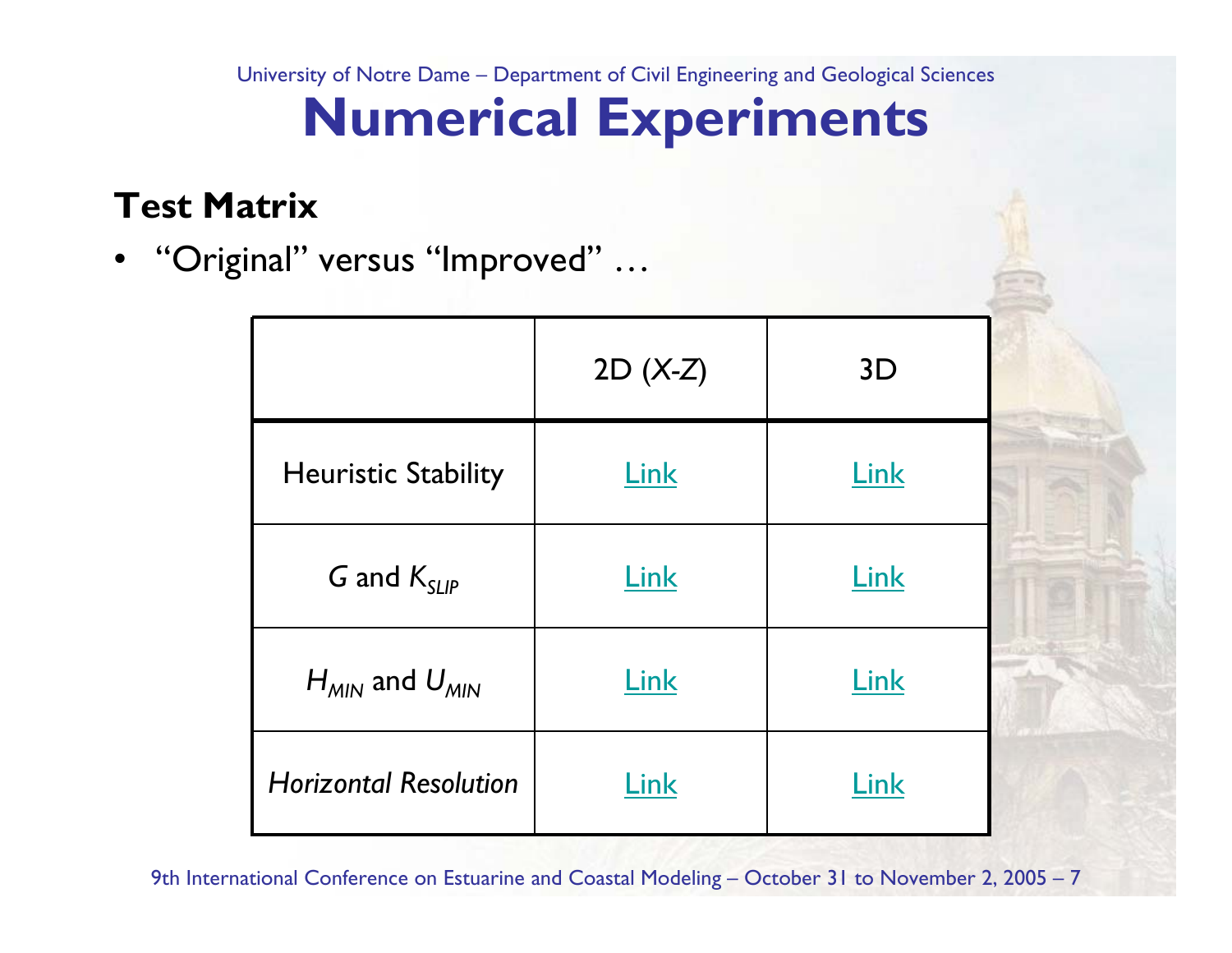# **Numerical Experiments – 2D (***X***-***Z***)**

### **Plateau (2D** *X-Z***):**

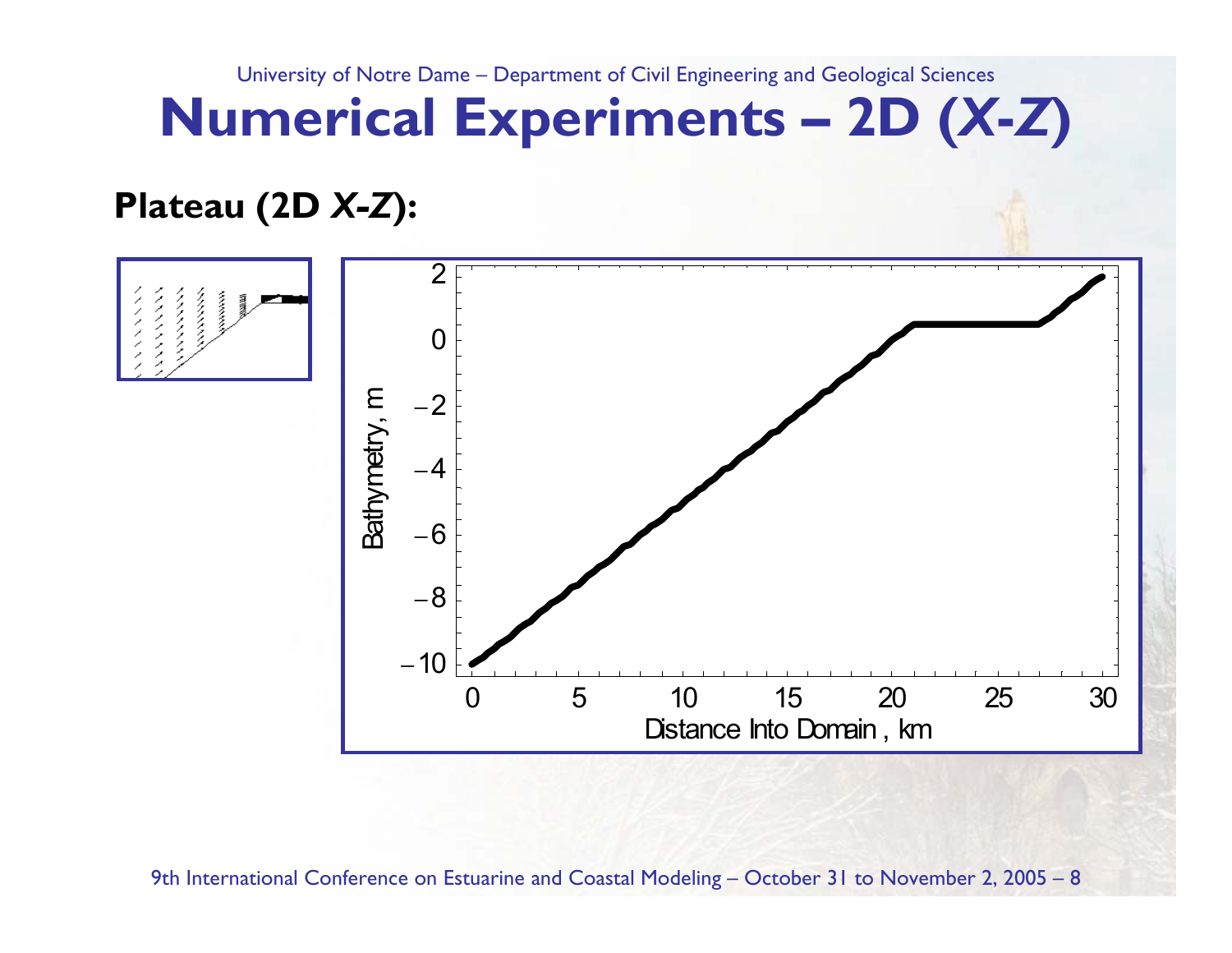# **Numerical Experiments – 2D (***X***-***Z***)**

### **Plateau (2D** *X-Z***):**

•Heuristic Stability

|                                    | Original<br>Algorithm | Improved<br>Algorithm |
|------------------------------------|-----------------------|-----------------------|
| Maximum Stable<br><b>Time Step</b> | 10 <sub>sec</sub>     | $20$ sec              |
| <b>Mass Balance</b><br>Frror       | 15881 m <sup>2</sup>  | $20148 \text{ m}^2$   |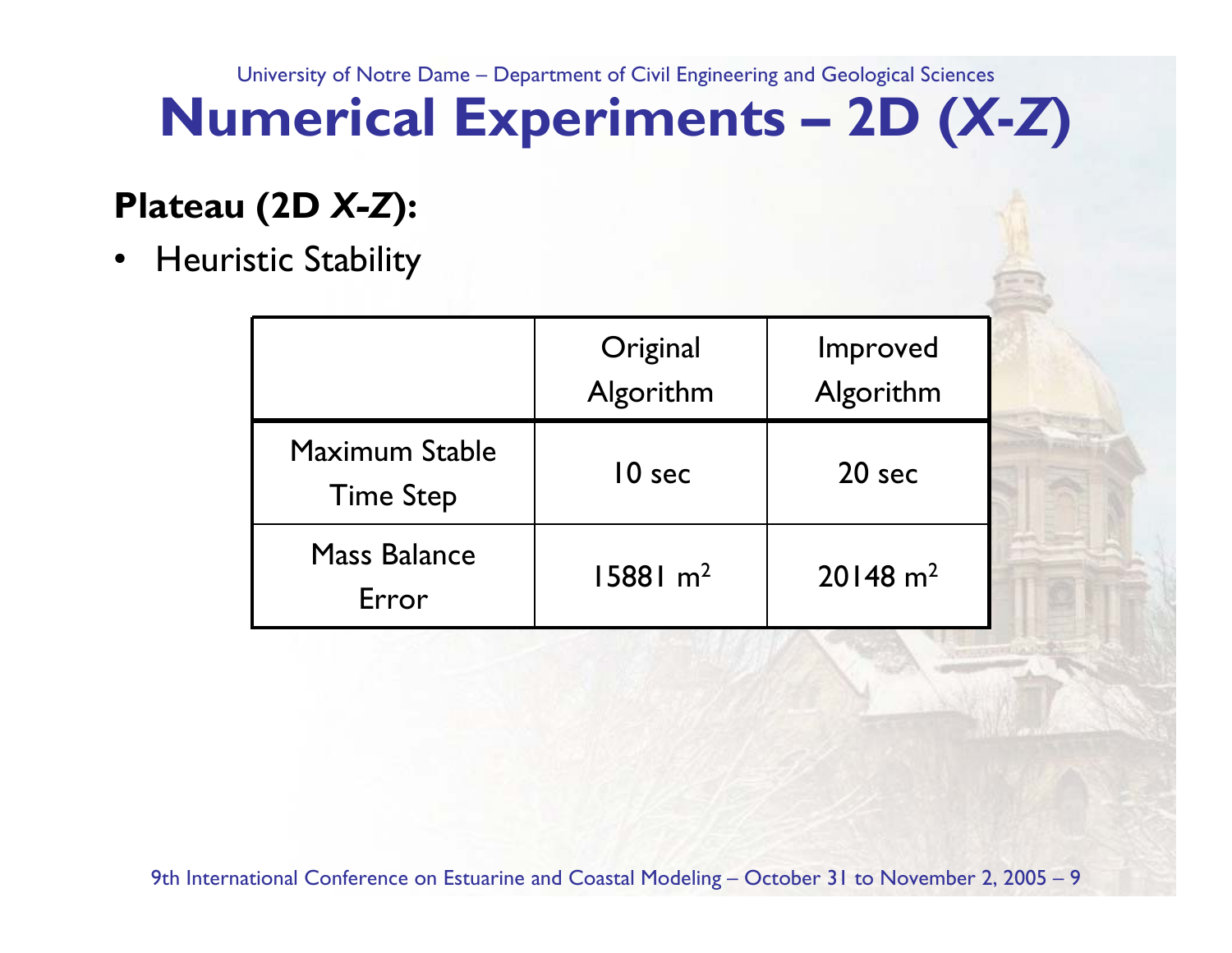# **Numerical Experiments – 2D (***X***-***Z***)**

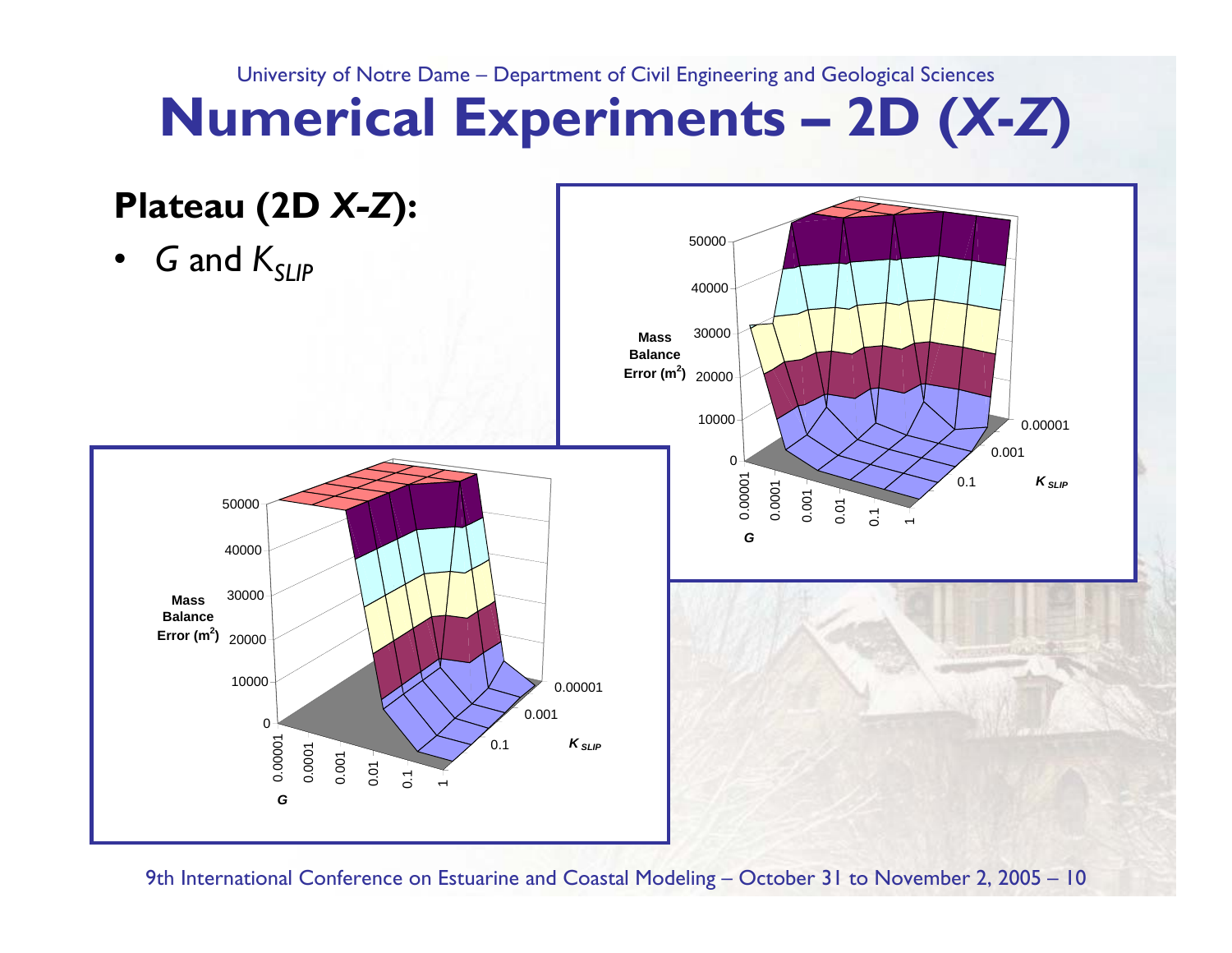# **Numerical Experiments – 2D (***X***-***Z***)**

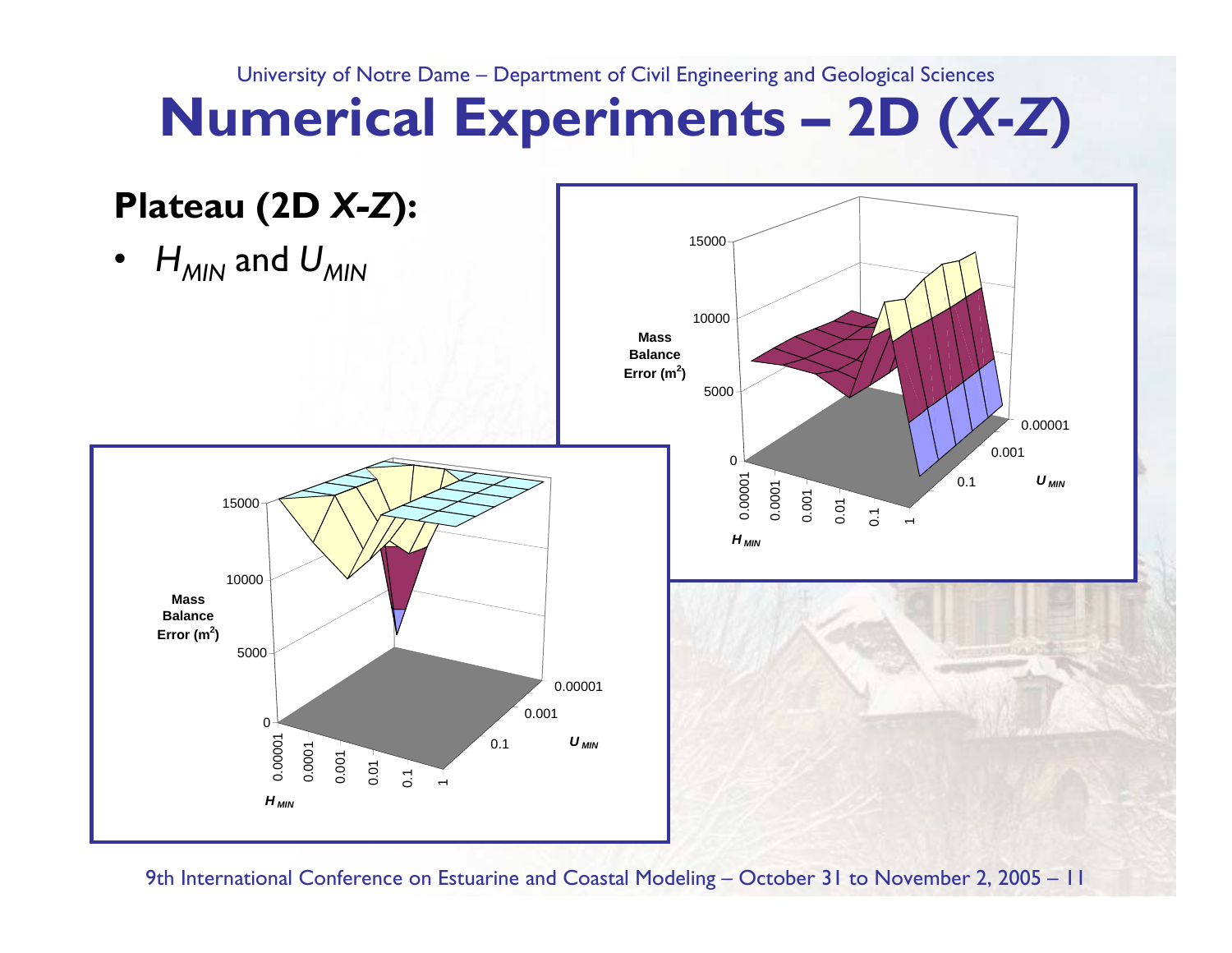# **Numerical Experiments – 2D (***X***-***Z***)**

### **Plateau (2D** *X-Z***):**

•Horizontal Resolution

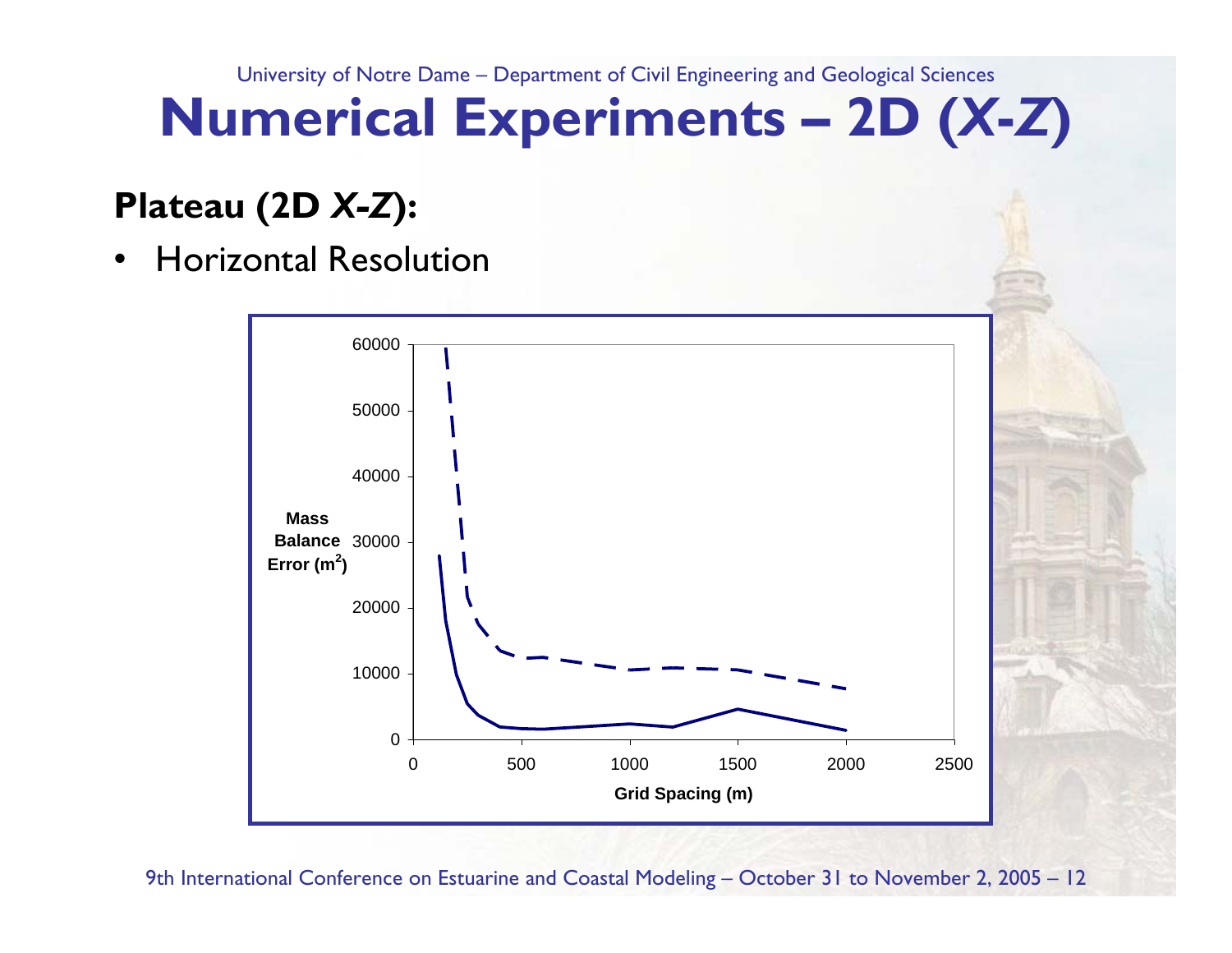# **Numerical Experiments – 3D**

### **Plateau (3D):**



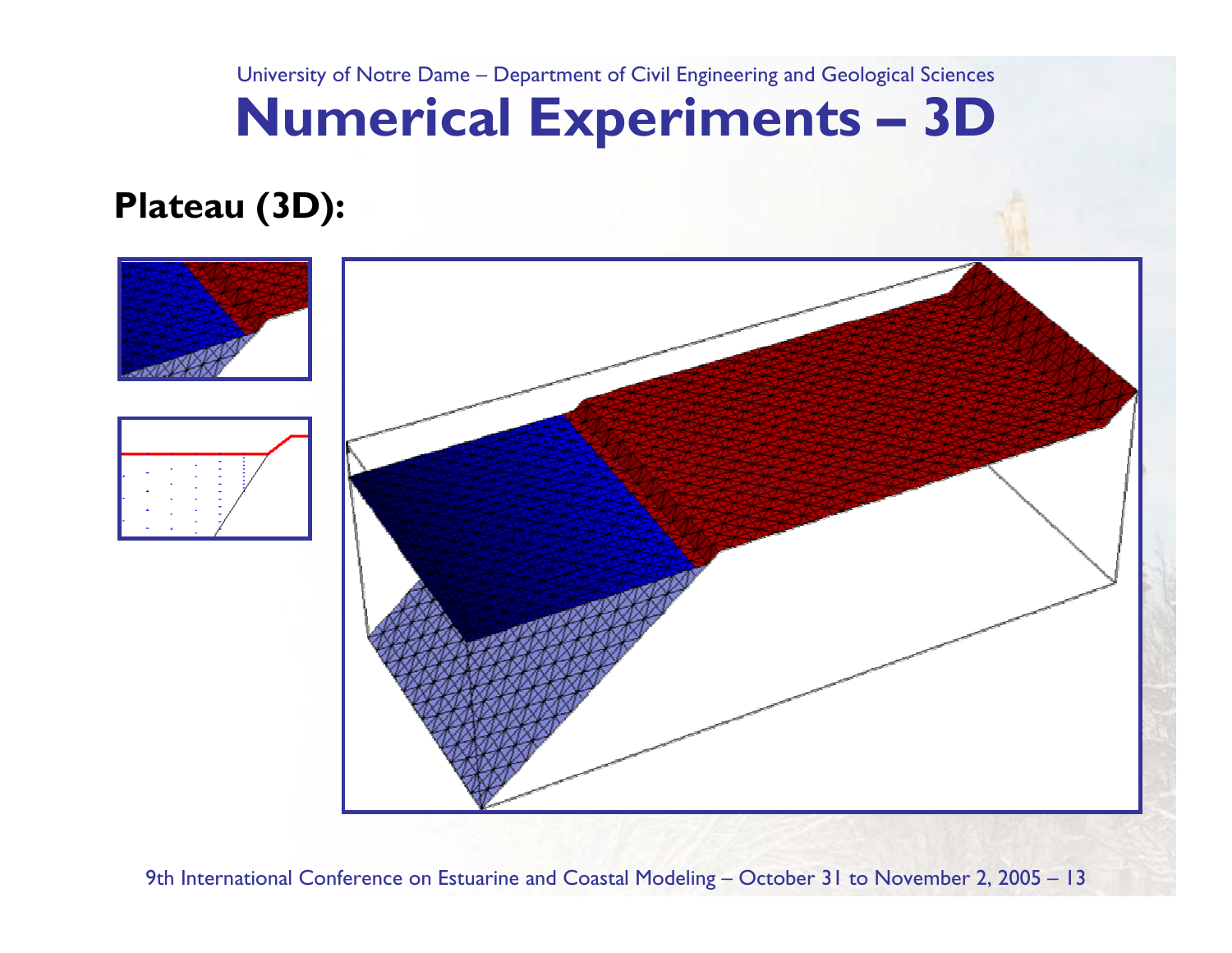# **Numerical Experiments – 3D**

### **Plateau (3D):**

•Heuristic Stability

|                                    | Original<br>Algorithm | Improved<br>Algorithm |
|------------------------------------|-----------------------|-----------------------|
| Maximum Stable<br><b>Time Step</b> | $35$ sec              | 45 sec                |
| <b>Mass Balance</b><br>Frror       | $103 \; \mathrm{m}^2$ | $109 \; \mathrm{m}^2$ |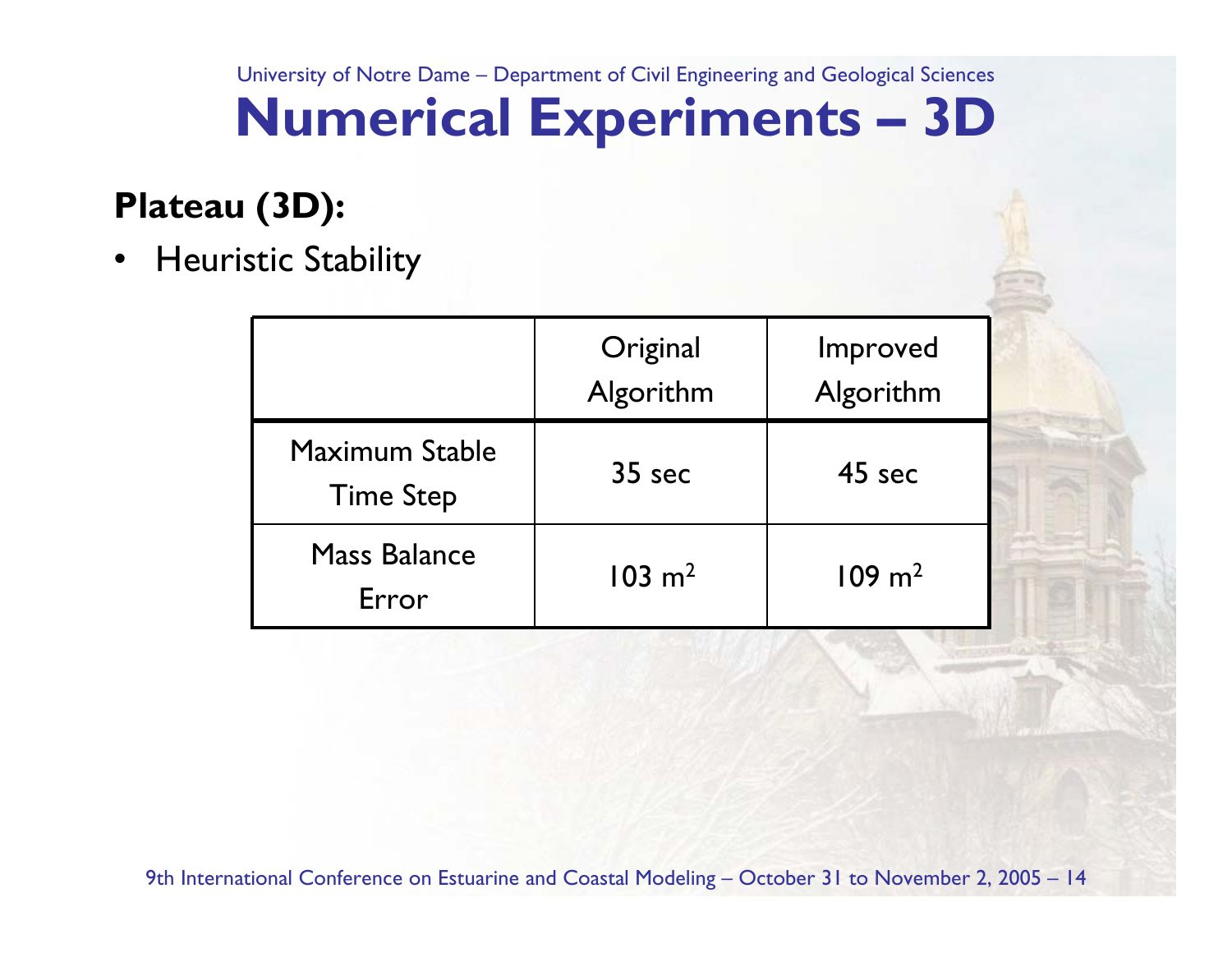# **Numerical Experiments – 3D**

### **Plateau (3D):**

• $\,$  and  $\,$   $K_{SLIP}$ 

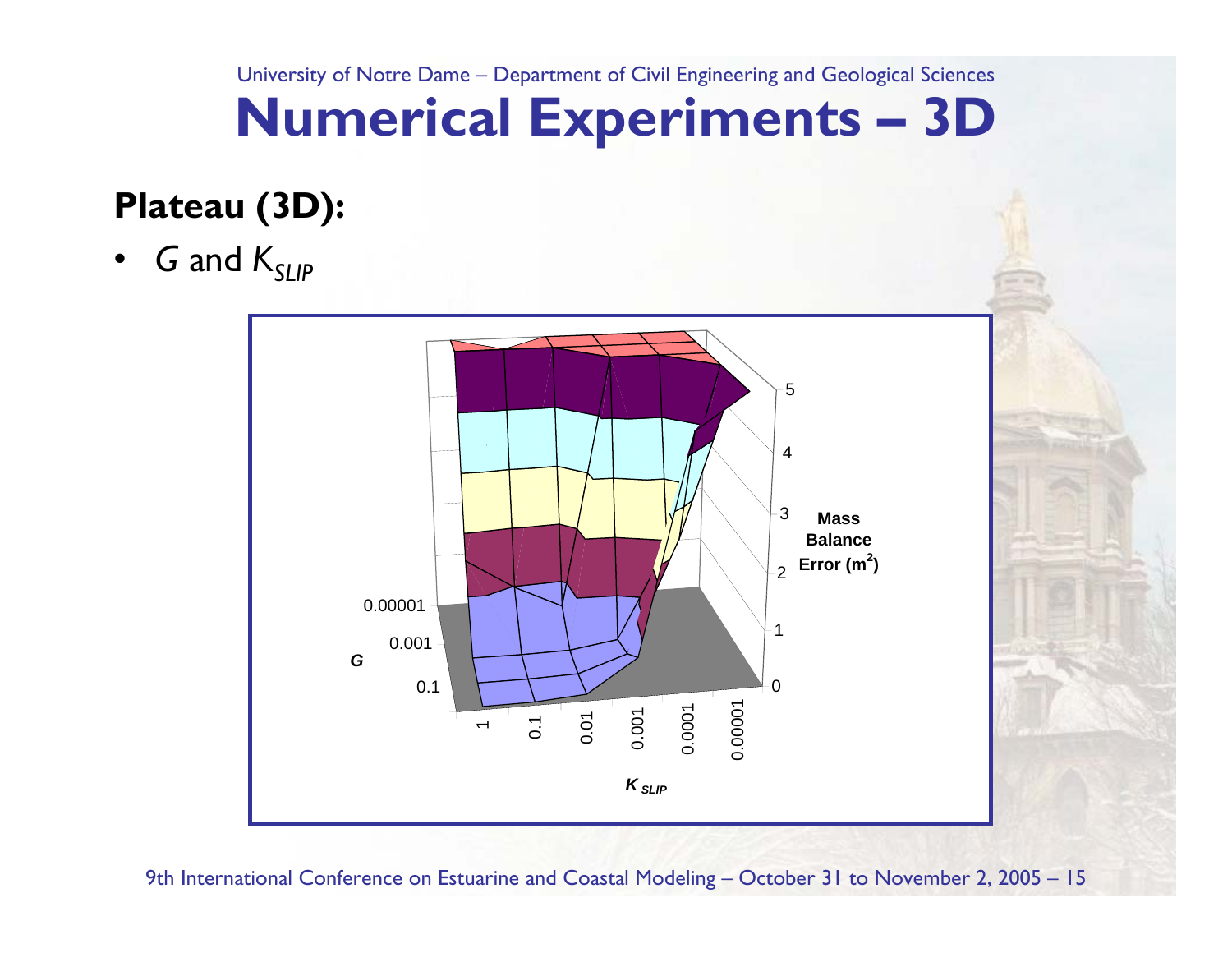# **Numerical Experiments – 3D**

### **Plateau (3D):**

• $H_{\mathsf{MIN}}$  and  $U_{\mathsf{MIN}}$ 

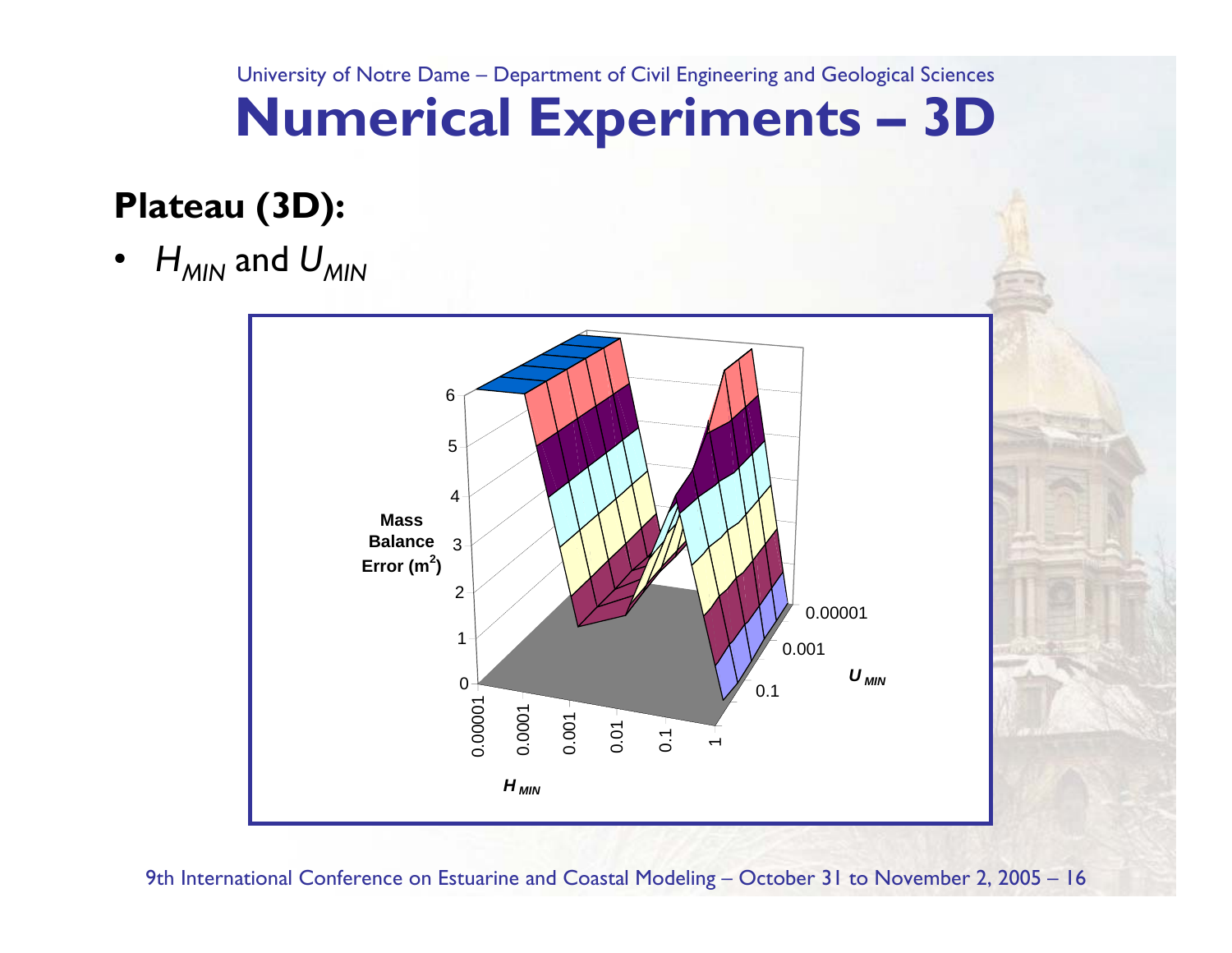# **Numerical Experiments – 3D**

### **Plateau (3D):**

•Horizontal Resolution

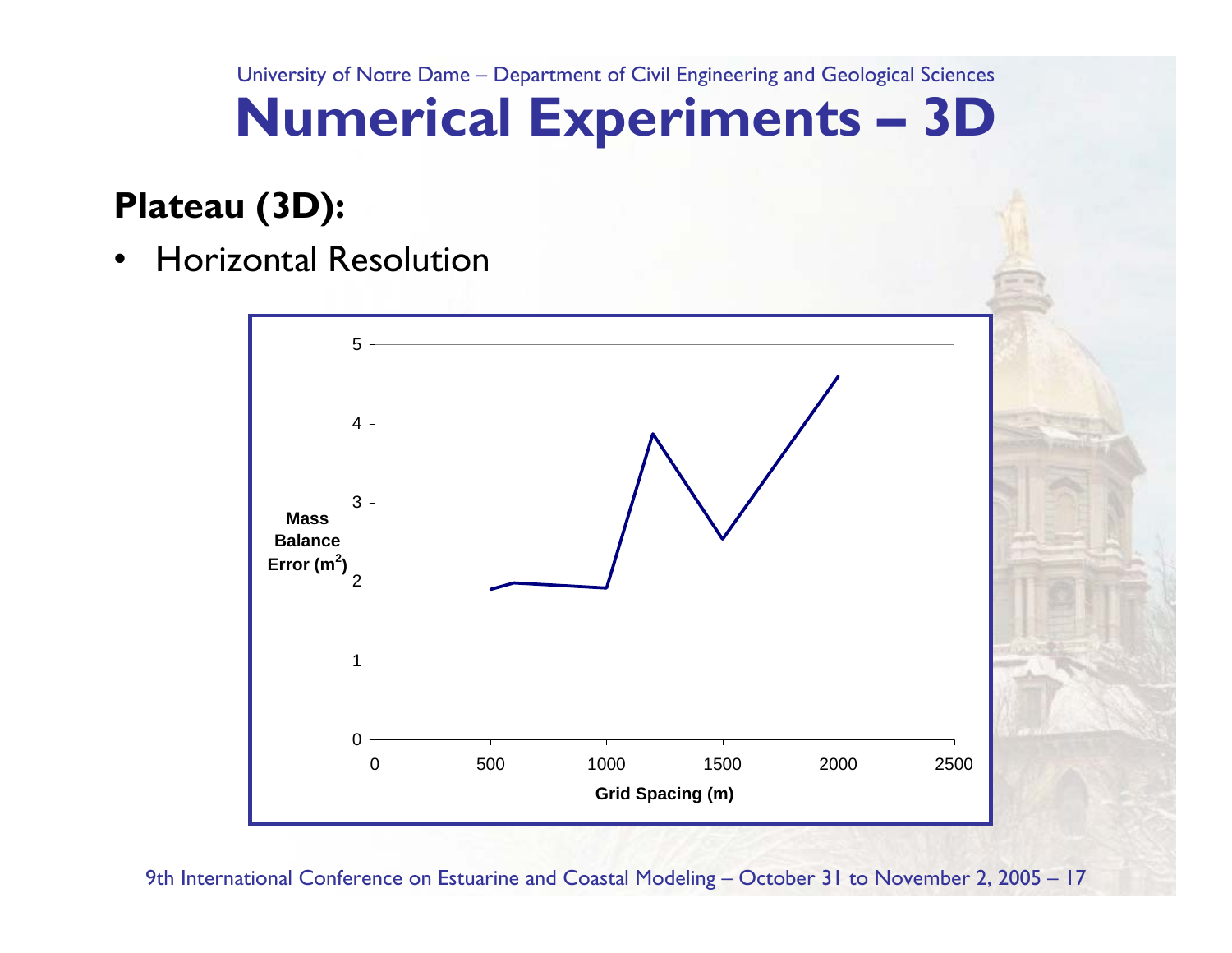### **Conclusions**

### **Were changes beneficial?**

- •Increases maximum stable time step
- •Increases range of stable parameters
- •Decreases mass balance errors

### **Does algorithm work in 3D?**

### **Can we quantify behavior?**

- •Heuristic stability
- • $\,$  and  $\,$   $K_{SLIP}$
- • $H_{\mathsf{MIN}}$  and  $U_{\mathsf{MIN}}$
- •Horizontal resolution